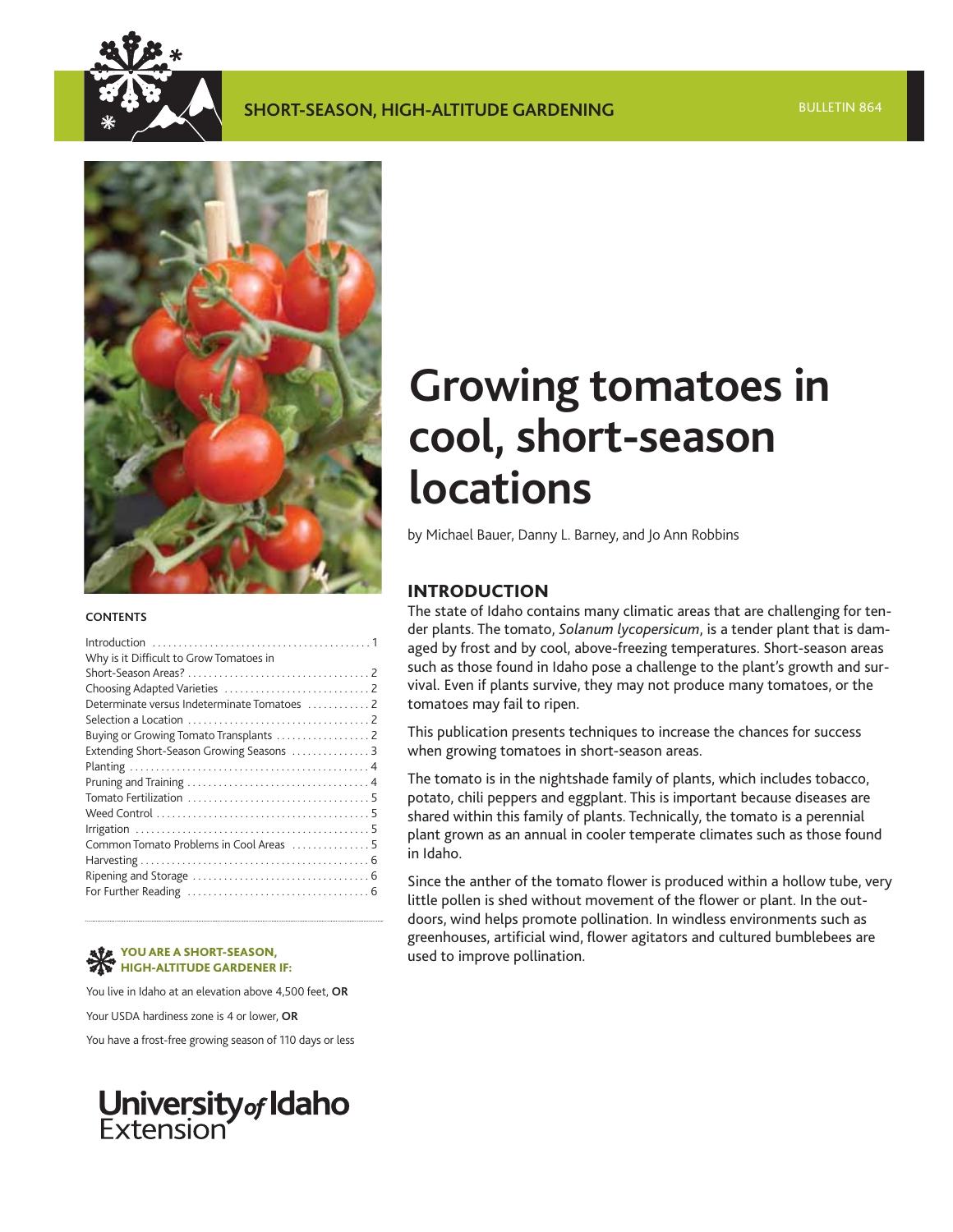#### <span id="page-1-0"></span>**WHY IS IT DIFFICULT TO GROW TOMATOES IN SHORT-SEASON AREAS?**

The two biggest limitations to tomato growing in short season areas are frost, which damages the plant and flowers, and cool nighttime temperatures that can interfere with pollen formation and fruit ripening. The determined tomato grower will find these limitations relatively easy to overcome in all but the harshest areas of Idaho. Short season areas may also have very hot days during midsummer followed by cool nights. This situation further stresses tomatoes. Refer to "Introduction to Short-Season Gardening in Idaho"

[\(http://info.ag.uidaho.edu/pdf/BUL/BUL0857.pdf\)](http://info.ag.uidaho.edu/pdf/BUL/BUL0857.pdf) for a detailed description of specific short season areas in Idaho. On sloped areas or areas with different exposures, a few hundred feet may mean a noticeable change in growing conditions.

#### **CHOOSING ADAPTED VARIETIES**

It is important to use the quickest maturing tomato varieties in short season areas. Look for tomatoes that ripen in 68 to 75 days. The "days to maturity" refers to the time it takes to get your first ripe tomato. Remember, ripening time is often measured in warmer areas, so in cool temperatures tomatoes will take perhaps 10-15 days longer than stated. Many of the tomatoes with larger fruit take 80 to 100 days to mature. Fortunately, some "determinate" types of tomatoes, which tend to mature early, do have larger fruit. Experiment with different varieties to find out which ones do best in your garden.

There are hundreds of varieties of tomatoes. *Heirloom* varieties are older, and prized because they have good flavor and interesting characteristics (such as color or shape). One disadvantage to heirloom tomatoes is that they are often susceptible to diseases.

Hybrid varieties have been bred for higher yields and enhanced disease resistance. When selecting varieties for disease resistance, take note of the following letters, located after the name of the variety on seed packets, that indicate resistance to these diseases.

**V – Verticillium wilt**—Verticillium albo-atrum is a fungus sometimes found in saturated soils. This fungus develops at an optimal soil temperature of 75°F.

**F – Fusarium wilt**—Fusarium is caused by several fungi that are sometimes found in cool season areas, especially in northern Idaho. If Fusarium develops, it is usually later in the season.

**N – root knot nematodes—**Nematodes are generally found in warm soils. These microscopic worms cause root stunting and damage from their feeding, which promotes infection by other soil-borne diseases.

**T – tobacco mosaic virus (TMV)**—TMV persists in soil for a long time and affects a wide range of plants. This virus can be transferred to tomato plants from the hands of someone who smokes tobacco. If you are a smoker, be sure to wash your hands thoroughly before handling your tomato plants.

### **DETERMINATE VERSUS INDETERMINATE TOMATOES**

*Determinate* tomatoes are more compact plants that do most of their growing before fruit set. They tend to mature early and to yield their complete harvest within a relatively short time frame. It is easier to set up frost protection devices around these compact plants. For these reasons, determinate plants are a good choice in short season areas.

*Indeterminate* tomatoes are larger plants that grow, flower and set fruit during the entire growing season. These plants can be very large (10 to 12 feet tall and wide) because they produce numerous suckers (shoots found between two other shoots). They yield over a longer period of time and generally set fruit later in the growing season. To produce fruit satisfactorily in short seasons, indeterminate plants will need pruning and training.

*Semi-determinate* varieties will produce suckers like indeterminates, but will only grow three to five feet tall.

*Parthenocarpic* tomato varieties are those bred to produce fruit at lower temperatures with or without pollination. They are a good choice in cool, short season areas. They set fruit earlier than many varieties, but the fruit may be deformed due to few or no viable seeds. These tomatoes tend to have lower acidity, so you may not like the taste.

For a list of tomato varieties recommended for short-season, high-altitude areas, consult "Choosing and Growing Adapted Vegetable Varieties" in the Short-Season, High-Altitude Gardening Series:

<http://info.ag.uidaho.edu/pdf/BUL/BUL0863.pdf>

#### **SELECTING A LOCATION**

Tomatoes need plenty of sun, water and warmth, especially in short season areas. In order to generate enough energy to produce fruit, the tomato plant needs at least seven hours of sunlight per day. If possible, select a location that has a southern or western exposure. In colder areas, locate your plants next to masonry, boulders or other heat-absorbing objects to help increase temperatures during cold nights. This can improve fruit set and ripening. Avoid locations where structures exist that could block the drainage of cold air, creating frost pockets.

#### **BUYING OR GROWING TOMATO TRANSPLANTS**

In short-season, high-altitude areas, the length of the growing season and cool soil temperatures do not allow for directseeding tomatoes in the garden. One of the best ways to increase your chances of success growing tomatoes in these areas is to buy plants, or grow transplants indoors.

Buying transplants at local garden centers is an option, but the selection of cultivars may be limited. Select plants that are dark green, that do not have purplish colors on the stems and undersides of leaves, and that have no flowers. Choose short and stocky plants. Check the roots, making sure they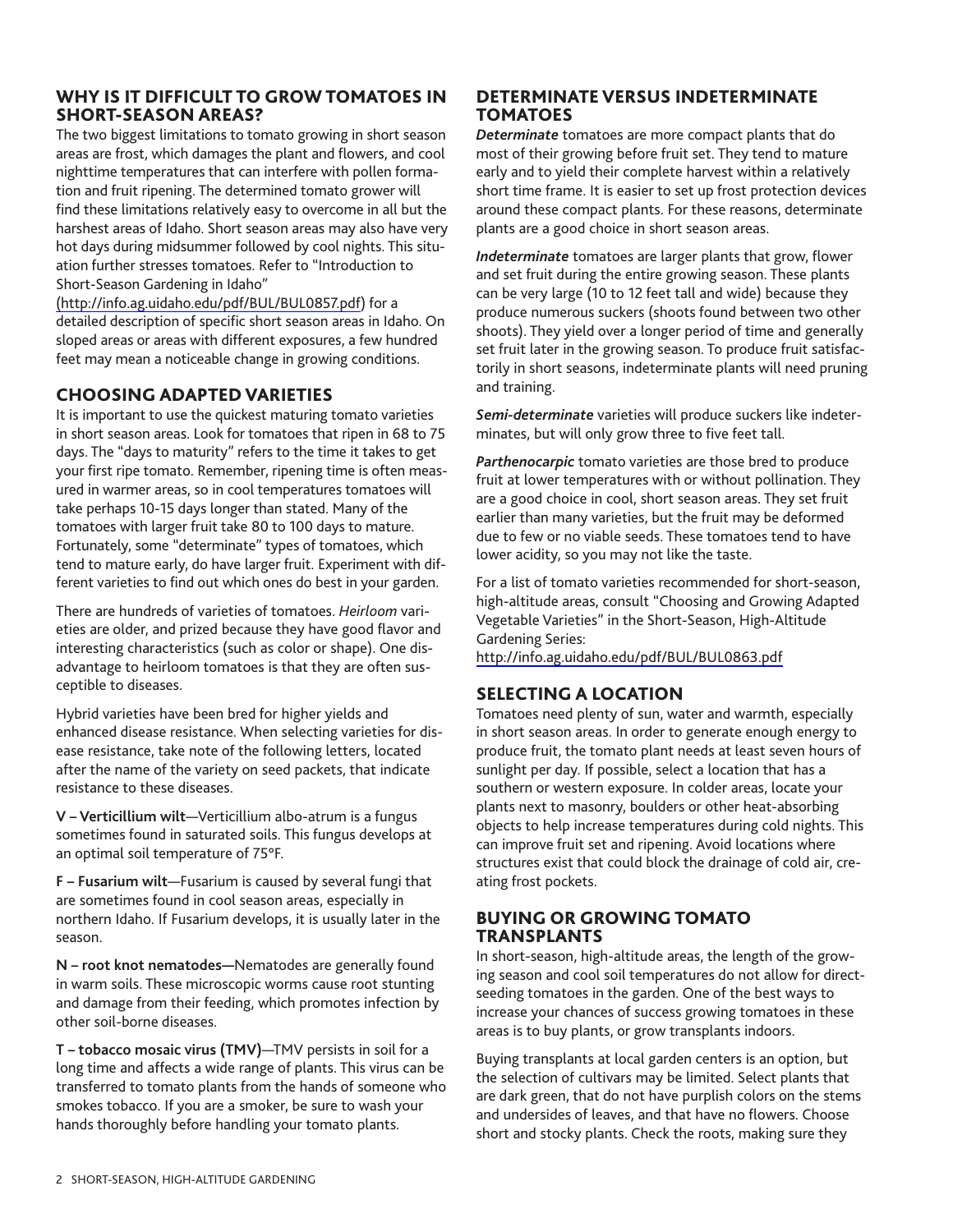<span id="page-2-0"></span>

High Tunnel at University of Minnesota

are a light creamy color and not overly crowded in the container. Choose short season varieties and remember that "days to maturity" in this case will refer to the time from transplanting until harvest.

By purchasing seed and growing your own transplants, you have a wide selection of varieties. Purchase seed, a "soilless" planting mix, and containers well in advance of the season. The containers should be sterile and free from pathogens. Old containers and flats can be sterilized using nine parts water and one part household bleach. New fiber "peat-pot" type containers can also be used.

Sow your seeds six to ten weeks before your average last spring frost date. For quick seedling emergence, the flats should be kept between 75 and 85°F. After the seedlings emerge, keep the temperatures at 75 to 85°F during the day and 65°F at night. Growing tomato seedlings in cool temperatures results in stunted, wiry plants that perform poorly in the garden. For light, set the plants on a bright windowsill, or in a greenhouse. You can also use cool-white fluorescent shop lights or plant "gro" lights suspended about three inches above the seedlings. Keep the lights on about 16 hours per day and keep the soil moist, but not saturated. You may cover the flats with clear plastic film, at first, to hold in heat and moisture. Remove the film when the seedlings are four to six inches tall. Seedlings grow rapidly. When they become crowded in their containers, transplant them into deeper, roomier ones. Sometimes this needs to be done more than once before transplanting into the garden.

Before plants can be set out in the garden, the seedlings need to be "hardened off," meaning they need to gradually get used to the outdoor environment. This can be accomplished with a few days in a cold frame or other protected outdoor area. Bring plants inside or protect them inside a cold frame if temperatures below about 50°F are predicted.



High Tunnel at Iowa State University



Low tunnel

#### **EXTENDING SHORT GROWING SEASONS**

In short season areas cold temperatures in the spring and fall limit the growth of heat-loving plants like tomatoes. The following are some techniques to extend the growing season in spring and fall.

*Raised beds* allow soils to warm earlier in the season for earlier planting. For tomato production, make raised beds three to four feet wide. Weed control, irrigation, fertilization and other tasks are easy and efficient in raised beds.

*Mulching* with clear plastic in spring warms the soil. Using organic mulches after the soil has warmed will moderate soil temperatures. Mulching also suppresses weeds, conserves soil moisture and helps prevent blossom end rot.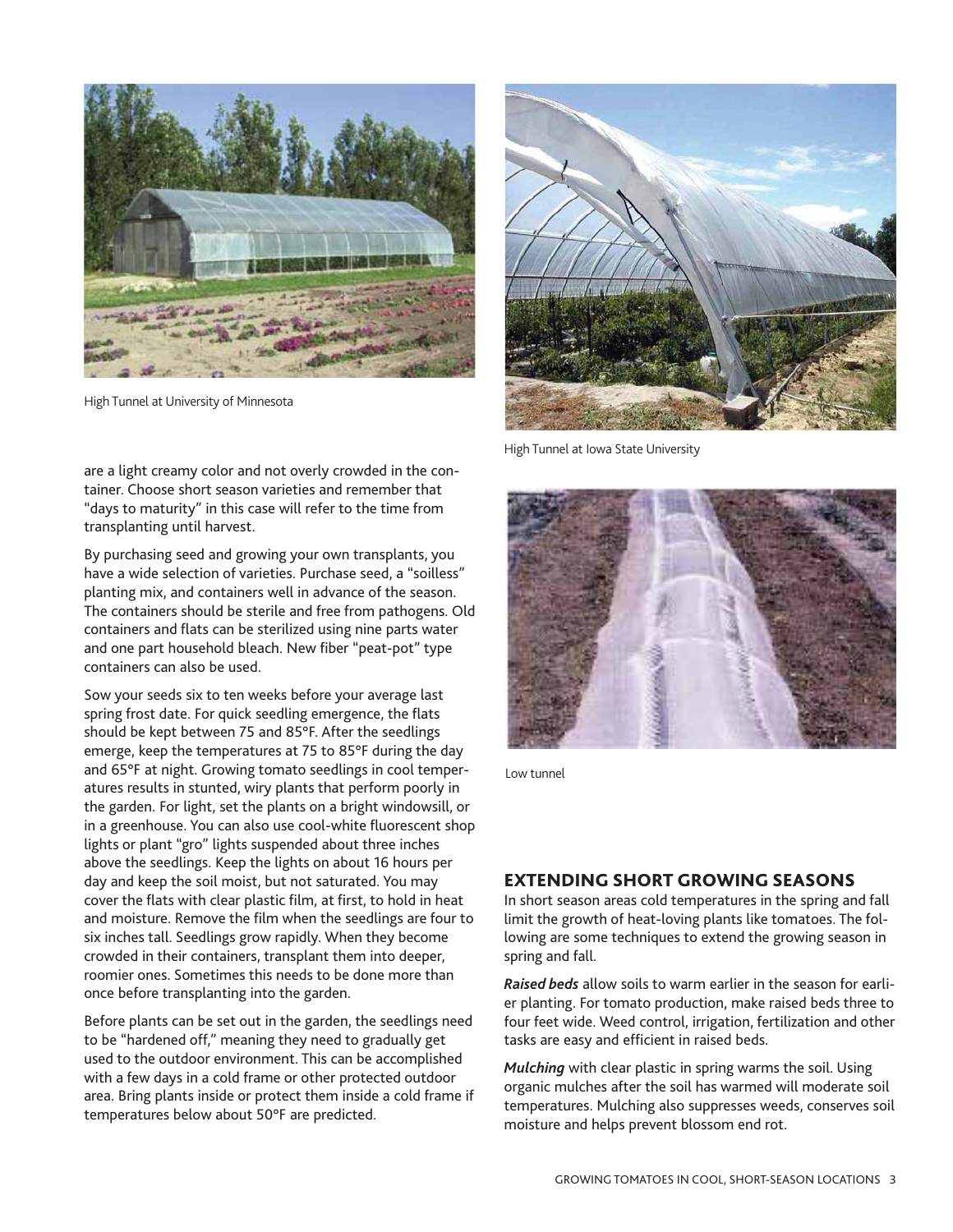<span id="page-3-0"></span>*A floating row cover* is a fabric made of spun polyolefin of various thicknesses that can be laid over plants or attached to support structures. Water, wind and sunlight penetrate these fabrics, which provide frost protection from temperatures between 26°F and 32°F. Another benefit to the fabrics is that they provide a physical barrier to keep out damaging insects. While these fabrics can be useful for short frosts, they provide little or no protection during prolonged freezes.

*Water tubes (Wall O' Water)* consist of vertical connected tubes approximately two inches in diameter filled with water. The tubes are used when plants are small, and can be open or closed at the top. When closed, the water tubes provide protection from outside temperatures as low as 20°F. Remove the water tubes before the plant becomes crowded inside.

*Low tunnels* consist of plastic covers (1.0 to 1.5 mil thick) that are supported above the crop with wire hoops, PVC pipe or other supports cut to lengths of 65 to 72 inches. The covers are left in place for three to four weeks and removed as the weather warms up. Some form of ventilation must be provided in low tunnels to keep temperatures inside the tunnel from exceeding about 80°F. A simple way of ventilating the low tunnels is to roll one or both of the sides up during the day and unroll them at night or during cool weather.

*High tunnels, also called "hoop houses,"* are unheated plastic-covered structures that provide less protection than greenhouses and more protection than open field conditions. They are left in place through the entire growing season. They are tall enough to walk through and can grow trellised tomatoes. Most high tunnels are ventilated by rolling up the sidewalls. Row covers can be used inside high tunnels, providing additional protection from cool temperatures.

See PNW #497, "Short Season Vegetable Gardening," for additional discussion of season-extending techniques: [http://info.ag.uidaho.edu/Resources/PDFs/PNW0497.pdf.](http://info.ag.uidaho.edu/Resources/PDFs/PNW0497.pdf)

#### **PLANTING**

Since tomatoes are very susceptible to frosts, they generally must be planted in the spring after all danger of frost is past. However, in short season areas with a limited number of frost-free days, it is important to plant tomatoes before the last frost date, using season extending techniques (above). This will allow your tomatoes time to mature and produce fruit.

Transplant tomatoes into the garden on a cloudy day or late in the afternoon to reduce stress from the sun and high temperatures. Tomatoes are unique since they benefit from being transplanted deeper than their original soil line. Dig a long, shallow trench, remove the lower leaves, lay the stem down in the trench and cover with soil. Gently bend the top of the plant so the tip leaves are above the soil level. Roots will grow along the stem, providing a better root system early in the year. A quart of water applied to the transplanting hole will reduce transplant shock. Place plants between 24 and 36 inches apart in the row.

To prevent damage from cutworms, protect the stem of the plant with a can with either ends removed, or a length of cardboard tube from a roll of paper towels. Be careful when pushing the can or tube into the ground around the plant that you don't cut the sideways-planted stem. This also provides early protection from drying winds and cool temperatures. Remove the can or tube when the plant becomes tough and "woody" and can resist cutworm damage.

#### **PRUNING AND TRAINING**

Suckers are the growth in the leaf axils between two young shoots. Removing them generally results in earlier fruit maturation but lower yields. *Determinate* varieties will need little pruning of the suckers and *indeterminate* varieties will need and tolerate extensive pruning. Do not prune once tomatoes have started to form. Pruning a plant with mature fruits may result in sunscald, because fruit will be more exposed to the sun.

Staking tomatoes speeds crop production, improves fruit quality, reduces the incidence of disease, and makes plants easier to cover. It needs to be done at time of transplanting to reduce root damage. A simple 6-foot stake set 10 inches into the soil and next to the main stalk will provide enough support. In windy areas put the stakes on the side of the plants opposite the prevailing winds. As the plant grows, tie it loosely to the stake with strips of cloth about every 12 inches up the stem. A staked plant will need to be pruned to maintain a single stem. Pinch off the shoots as they grow from the bases of leaves. Staked plants may produce fewer fruit due to a reduced canopy. In addition, the exposed fruit on staked plants are more susceptible to sun burn.

Trellising shares the same advantages and disadvantages of staking. However, trellises use little space and plants can be placed closer together, providing a larger yield. Trellising is best used for indeterminate varieties. Set plants one to three feet apart in the row, depending on how severely you will prune. Set support posts several feet apart so the tops are five to six feet above the soil surface. Stretch heavy wire or twine between the posts at one-foot intervals. Train the tomatoes so the branches interweave on the horizontal support system. Remove many of the suckers or side shoots. When the plants reach the top support on the trellis, cut them to stop any higher growth.

An alternative trellis has a single wire at the top of the posts to which a length of heavy twine is attached above each plant. The plant is then trained up the twine. With this trellis, plants will be planted closer together. Prune the plants to the main stem and remove all suckers as they develop.

Caging will eliminate the need to severely prune tomato plants. Store-bought cages can be used, but usually need additional support to keep them from falling over. Cages can be made at home from concrete reinforcement wire or hog wire made into a ring, and will be secure if they are pushed into the soil.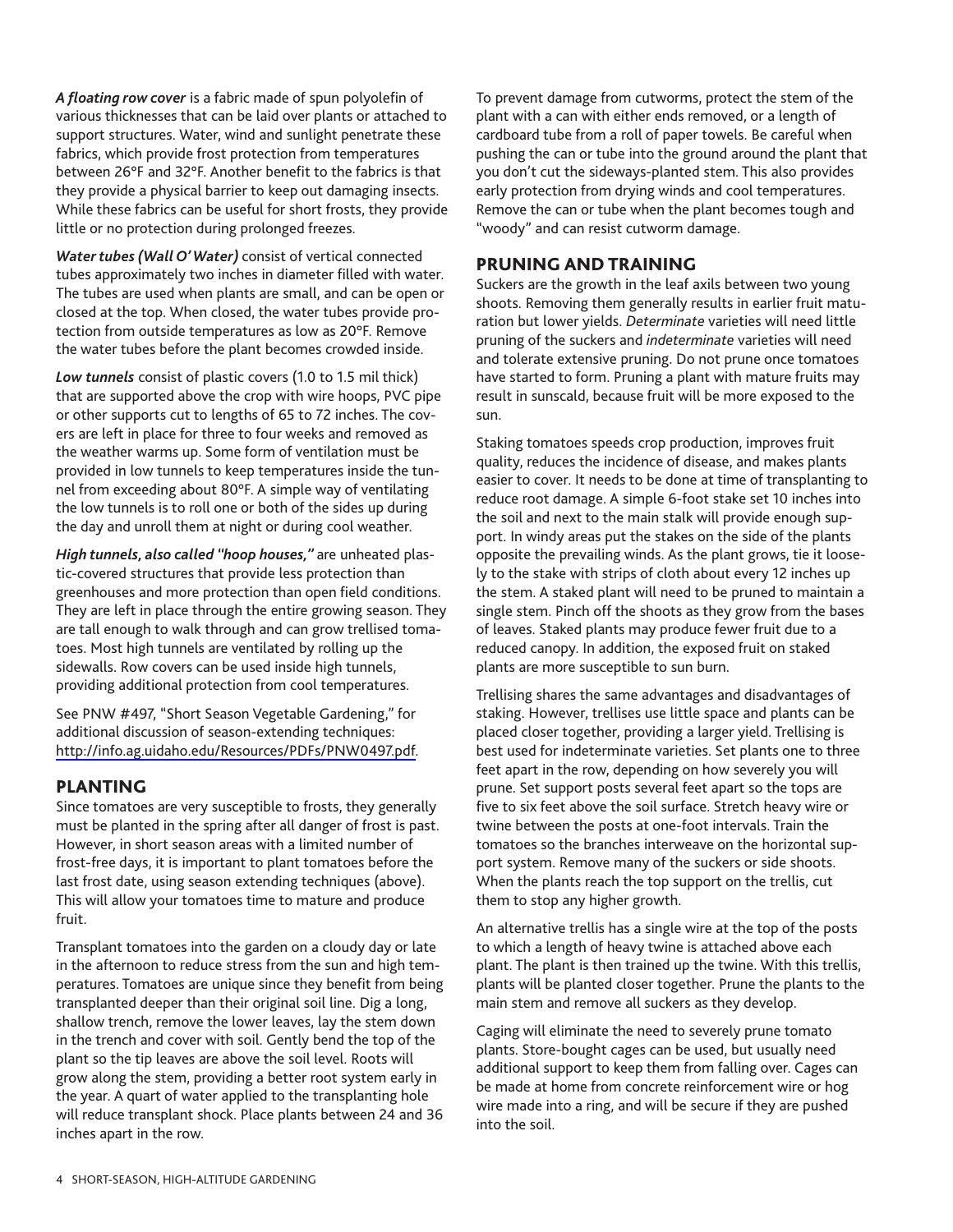<span id="page-4-0"></span>Plants can be allowed to sprawl on the ground, saving work, requiring no training and providing a bigger tomato crop. This will require more room for each plant and possibly a mulch on the ground to keep the fruit clean. However, this method extends the time needed to mature a crop since plants are not pruned.

#### **TOMATO FERTILIZATION**

Tomatoes grow in any well-drained, fertile soil with a pH of between 5.5 to 8.0. A light, well-drained soil warms faster in the spring. Heavy soil will need to be amended with organic matter to improve the texture. Forming soil into raised beds also helps to increase soil temperatures earlier in the spring. Phosphorous deficiency can be an issue, especially in northern Idaho where volcanic soils tie up available phosphorous. In these areas, a handful of steamed bone meal per plant will correct this problem. If soil is low in organic matter, incorporate two to three inches of compost, aged manure or peat moss into the area to be planted and work it into the top 6 to 12 inches of soil.

Ideally, have a soil test done and follow the recommendations based on the results. In the absence of a soil test, apply a balanced fertilizer at a rate of 0.1 pound of nitrogen per 100 square feet before planting. Most Idaho soils will have enough phosphorous and potassium to support tomato production. Additional fertilizer can be side-dressed to each plant as needed when 12 inches tall and again when the fruit is 1 inch in diameter. Use 0.2 lb of nitrogen per 100 square feet each time. Care must be taken not to add too much nitrogen to tomato plants, as this will cause plants to produce more leaves and less fruit. Table 1 shows recommended amounts of commercial fertilizer to add per plant, at the time of planting.

There are many choices of fertilizers for use on tomatoes. *Soluble* fertilizers contain nutrients that are available immediately and are ideal for use at time of transplanting. *Granular* fertilizers release nutrients to the plant slowly throughout the season. *Balanced* fertilizers contain all three major nutrients in their analysis, which are expressed as three numbers referring to the percentage of nitrogen (N), phosphorus (P), and potassium (K). *Conventional* fertilizers are derived from a non-organic source with analysis clearly labeled. *Organic* fertilizers are derived from plant or animal materials and the N-P-K contents may not be clearly stated. Table 2 describes the typical contents of some organic materials.

#### **WEED CONTROL**

You can easily control weeds in your tomato patch by applying mulch to the base of each plant and between the rows of plants. *Black plastic mulch* is easy to apply. It can be removed and used for more than one season. *Organic mulches* such as grass clippings, clean straw, leaves or compost can be applied in thin layers to a total depth of three inches. Organic mulch must not be added to the soil until it has warmed thoroughly. This is especially important in short season areas, since cool soil temperatures will slow plant growth. Be sure no herbicide

#### **Table 1: Recommended amounts of commercial fertilizer**

| <b>ANALYSIS</b> | AMOUNT PER PLANT AT TIME OF PLANTING |  |
|-----------------|--------------------------------------|--|
| $10-10-10$      | $2.5$ oz.                            |  |
| $12 - 12 - 12$  | 2 oz.                                |  |
| $15 - 15 - 15$  | $1.6$ oz.                            |  |
| $6 - 24 - 24$   | 4 oz.                                |  |
|                 |                                      |  |

#### **Table 2: Recommended amounts of organic fertilizer**

| <b>FERTILIZER</b> | <b>ANALYSIS</b> | <b>AMOUNT PER PLANT</b><br>AT TIME OF PLANTING |
|-------------------|-----------------|------------------------------------------------|
| Fish emulsion     | $5 - 2 - 2$     | 8 oz.                                          |
| Alfalfa meal      | $2 - 1 - 2$     | $1.5$ lb.                                      |
| Horse manure      | $0.5 - 1 - 2$   | $4.5$ lb.                                      |
| Poultry manure    | $2 - 2 - 2$     | 1.5 <sub>lb</sub>                              |
| Steer manure      | $0.5 - 1 - 4$   | $4.5$ lb.                                      |

residues or weed seeds are present in organic mulches, and avoid using organic mulches on naturally cool, wet soils.

In areas not covered by mulch, mechanical or hand cultivation can be used to control weeds. It is imperative that weeds not be allowed to go to seed.

#### **IRRIGATION**

Tomatoes require even watering throughout the season. Widely fluctuating soil moisture will cause tomatoes to develop problems.

Early in the growing season, tomatoes need light and frequent irrigation. As the season progresses, tomatoes need more water applied at less frequent intervals. Irrigate deeply to encourage a deeper root system. The flowering and fruiting period is the most crucial time to maintain soil moisture. The goal is to keep the soil moist, but not waterlogged. If you allow the soil to dry, and then flood it with water, this can result in poor plant growth and fruit cracking.

Irrigate tomatoes by applying water to the base of plants. Avoid wetting foliage to reduce disease problems. Drip or trickle irrigation systems help keep the soil evenly moist. Applying water to the base of the plant with a hose or hoseend wand also works well.

#### **COMMON TOMATO PROBLEMS IN COOL AREAS**

*Blossom drop caused by poor pollination* is very common in short season areas. Blossoms may drop without fruit production, or misshapen fruit may result from incomplete pollination. Cool or cloudy weather retards pollen shedding. The bulk of pollen is shed on dry, sunny days between the hours of 10 am and 4 pm. Tomatoes require a very narrow temperature window between 60°F and 70°F in order to set fruit. If night temperatures drop below 55°F, pollen may fail to devel-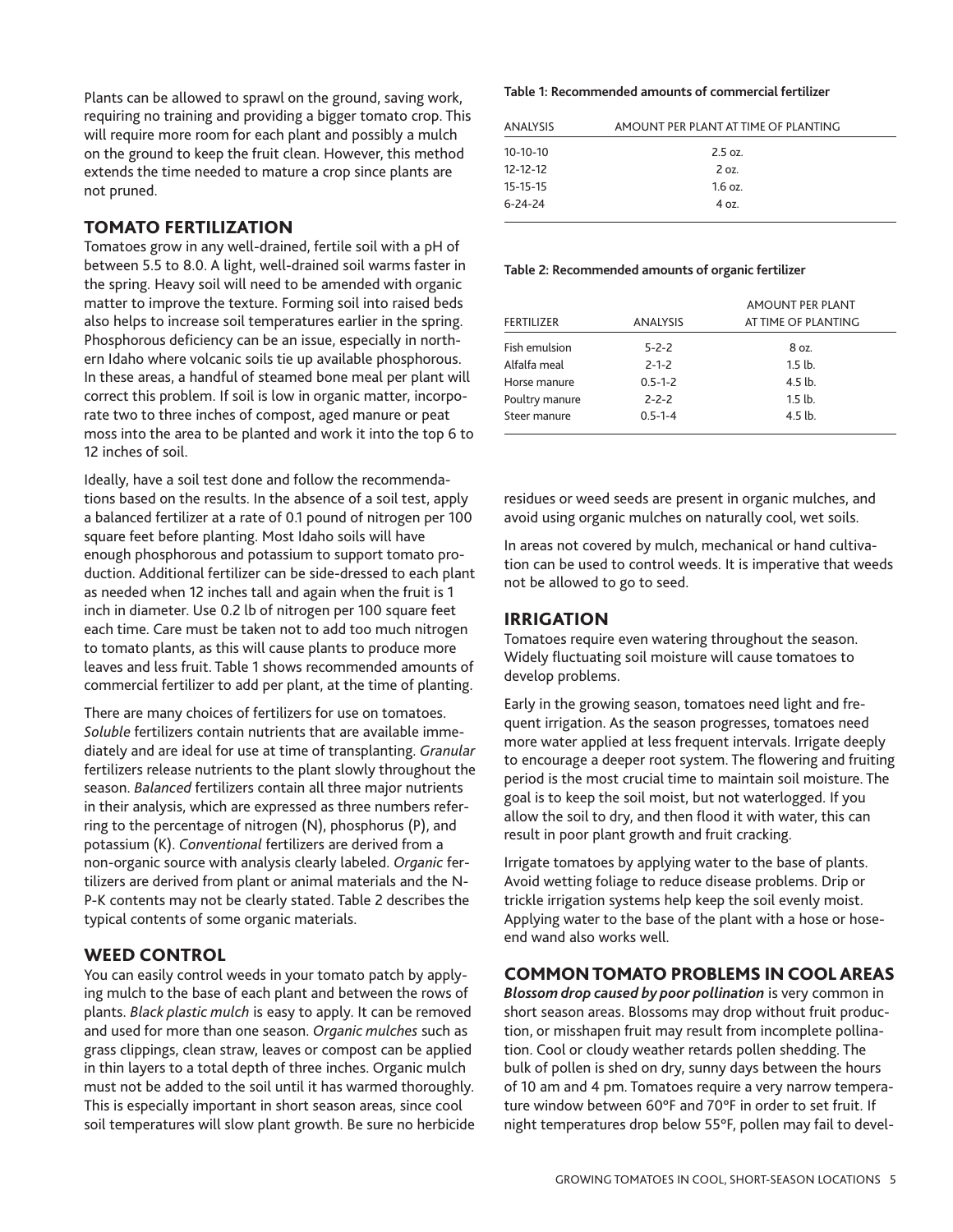<span id="page-5-0"></span>op and flowers that open the following morning may not set fruit. Nighttime air temperatures need to be increased in order for pollination to take place. Normally, a relatively warm location will provide suitable conditions as nights get warmer. In cooler areas, you may need to use plant protection devices or "heat sinks," such as rocks or other heat absorbing materials, to provide adequate nighttime heat.

*Blossom end rot* in Idaho is usually the result of widely fluctuating soil moisture during pollination and early fruit set. It is characterized by a water-soaked light tan spot on the blossom end of the fruit. The spot enlarges and becomes dark brown or black and leathery. In some cases, calcium deficiency may cause blossom end rot. Calcium deficiency in tomatoes is relatively common on acidic soils found throughout central and northern Idaho. Mulching, avoiding soil moisture fluctuations, and the addition of soil calcium will prevent the problem. On acidic soils (pH below 7.0), applying lime to the soil surface can help prevent calcium deficiency. When soil pH is neutral or alkaline (7.0 or above), gypsum adds calcium to the soil without raising the pH.

*Early blight* is caused by a fungus which overwinters in garden refuse. Infection appears as small, irregular blackishbrown spots on older leaves. To avoid early blight, rotate tomatoes with other crops and practice good sanitation. Consult the Pacific Northwest Plant Disease Control Handbook for current control information. This guide is available online a[t http://plant-disease.ippc.orst.edu/](http://plant-disease.ippc.orst.edu/).

*Late blight* is caused by a fungus-like organism that overwinters in potato tubers or can be introduced with seed potatoes or tomato transplants. Lesions start as irregular, greenish, water-soaked spots on leaves, petioles or stems. Destroy volunteer potatoes and tomatoes and purchase planting stock from reliable sources. Avoid wetting foliage when irrigating. Consult the Pacific Northwest Plant Disease Control Handbook [\(http://plant-disease.ippc.orst.edu/\)](http://plant-disease.ippc.orst.edu/) for current control information.

*Cold soils* are a common problem in short season areas. Tomatoes grow best at soil temperatures above 65°F. Lower temperatures will result in slow growth, stunting or root rot. Invest in a soil thermometer if necessary to be sure soil has warmed sufficiently for tomato growth. Raised beds can help raise soil temperatures, and hoop houses and tunnels usually provide good tomato-growing conditions in colder areas.

*Curly top virus* is very common in areas where sugar beets are grown. This virus is spread by beet leafhoppers. Peppers, melon, squash and cucumber may also be infected. Once the virus is in the plant, there is no control. The older leaves become thick and leathery and show an upward rolling. Fruit ripen prematurely and are small and leathery. Remove infected plants as soon as they are identified. Covering the plants with a row cover can help keep the leafhopper from transferring this disease.

#### **HARVESTING**

During warm weather, tomato fruit will ripen normally. A ripe tomato has seeds that are well developed, and that are not cut when the tomato is sliced. As the end of summer approaches and air and soil temperatures become cooler, the ripening process slows. This occurs as early as late August in some short season areas. As night temperatures drop, tomatoes can be harvested when green and brought indoors to ripen. Green tomatoes that are exposed to temperatures below about 40 °F may fail to ripen, even when brought indoors. This failure to ripen is caused by chilling injury to the fruits. The cavities inside mature green fruit have a thick jellylike material and seeds that have turned from white to tan.

#### **RIPENING AND STORAGE**

Mature green tomatoes can be stored for 1 to 6 weeks by placing them in warm (55-60°F), moist (80-85% relative humidity) conditions. A paper or plastic bag in a semi-heated outbuilding or a cool room of the house can satisfy these conditions. To ripen, move mature green tomatoes to 68 to 72°F as needed. Ripe fruit will keep for 4 to 10 days in storage. The ideal storage conditions are cool (45 to 55°F) and moist (80-90% relative humidity). Tomatoes are susceptible to chilling injury at temperatures below 45°F.

#### **FOR FURTHER READING**

Bauer, M.E. 1998. "Eastern Oregon Vegetable Garden Guide." Oregon State University Extension, EC-1491. Available online at:

<http://extension.oregonstate.edu/catalog/pdf/ec/ec1491.pdf>

Colt, W.M., Swanson, M.A. and Wilson, A.M. 1994. "Tomatoes for the Home Garden." University of Idaho College of Agricultural and Life Sciences, CIS #667. Available online at: <http://info.ag.uidaho.edu/Resources/PDFs/CIS0667.pdf>

"Growing Tomatoes." Undated. Colorado State University Extension, CSU Garden Notes #717. Available online at: [http://www.ext.colostate.edu/mg/files/gardennotes/717-](http://www.ext.colostate.edu/mg/gardennotes/717-Tomatoes.html) Tomatoes.html

Kennell, H. 1995. "Tomato Pollination." WSU Gardening Library. Available online at:

[http://gardening.wsu.edu/library/vege016/vege016.htm.](http://gardening.wsu.edu/library/vege016/vege016.htm)

Kopsell, D. 2000. "Growing Tomatoes." University of New Hampshire Extension. Available online at: [http://extension.unh.edu/resources/representation/Resource](http://extension.unh.edu/resources/files/Resource000609_Rep631.pdf) 000609\_Rep631.pdf.

Riofrio, M. 1992. "Growing Tomatoes in the Home Garden." Ohio State University Extension Fact Sheet HYG-1624-92. [Available online at: http://ohioline.osu.edu/hyg](http://ohioline.osu.edu/hyg-fact/1000/1624.html)fact/1000/1624.html

Robbins, J. and William Michael Colt. 1996. "Short-Season Vegetable Gardening." Pacific Northwest Extension, PNW #497. Available online at:

<http://info.ag.uidaho.edu/resources/PDFs/PNW0497.pdf>